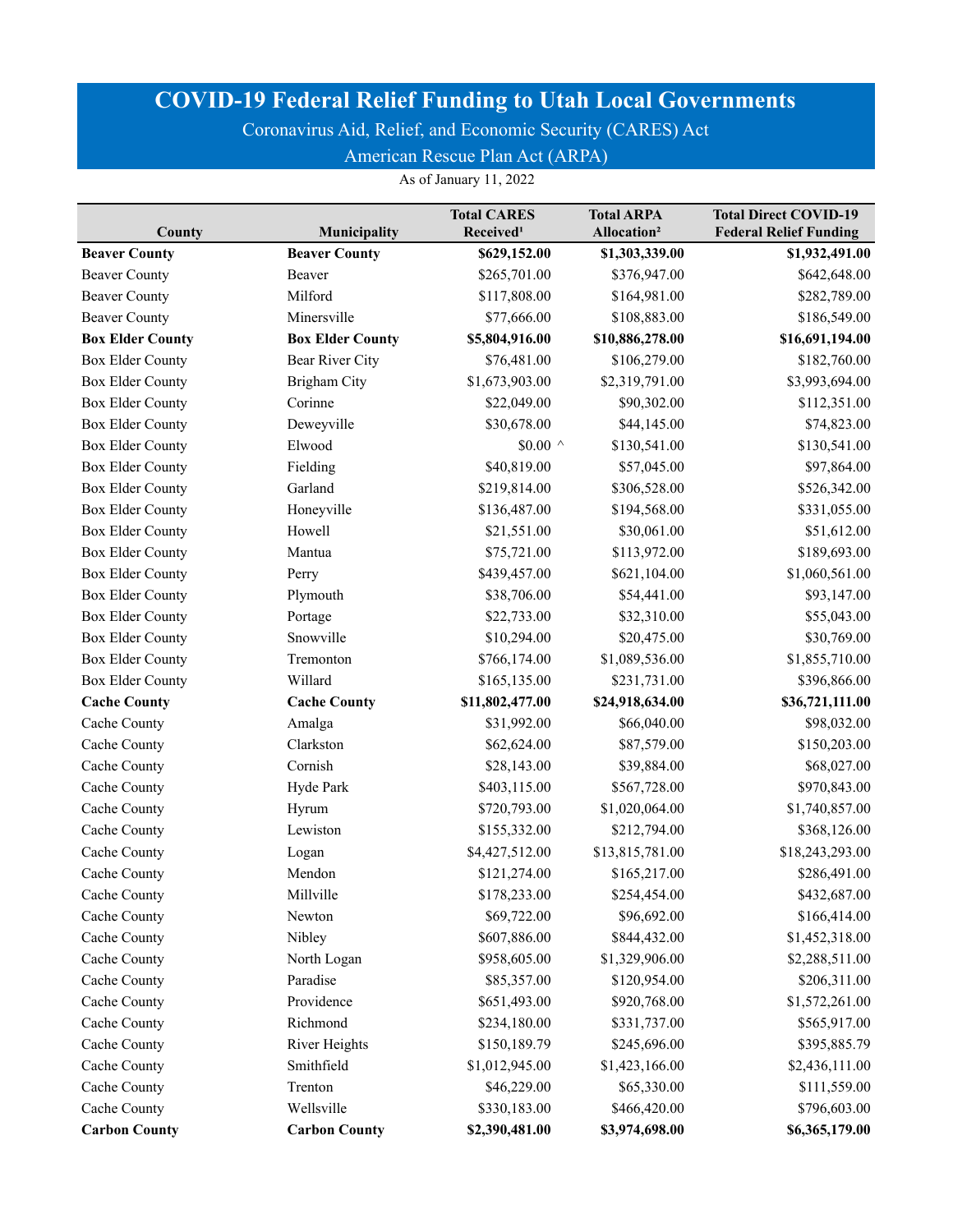Coronavirus Aid, Relief, and Economic Security (CARES) Act

American Rescue Plan Act (ARPA)

| County                 | Municipality           | <b>Total CARES</b><br>Received <sup>1</sup> | <b>Total ARPA</b><br>Allocation <sup>2</sup> | <b>Total Direct COVID-19</b><br><b>Federal Relief Funding</b> |
|------------------------|------------------------|---------------------------------------------|----------------------------------------------|---------------------------------------------------------------|
| Carbon County          | East Carbon            | \$134,542.00                                | \$187,467.00                                 | \$322,009.00                                                  |
| Carbon County          | Helper                 | \$178,741.00                                | \$249,128.00                                 | \$427,869.00                                                  |
| Carbon County          | Price                  | \$703,635.00                                | \$986,097.00                                 | \$1,689,732.00                                                |
| Carbon County          | Scofield               | \$0.00 $\,$ ^                               | \$2,722.00                                   | \$2,722.00                                                    |
| Carbon County          | Wellington             | \$136,992.00                                | \$191,728.00                                 | \$328,720.00                                                  |
| <b>Daggett County</b>  | <b>Daggett County</b>  | \$127,380.00                                | \$184,526.00                                 | \$311,906.00                                                  |
| Daggett County         | Dutch John             | \$11,832.00                                 | \$16,687.00                                  | \$28,519.00                                                   |
| Daggett County         | Manila                 | \$26,031.00                                 | \$36,334.00                                  | \$62,365.00                                                   |
| <b>Davis County</b>    | <b>Davis County</b>    | \$31,447,863.00                             | \$69,048,017.00                              | \$100,495,880.00                                              |
| Davis County           | Bountiful              | \$3,773,231.00                              | \$5,205,179.00                               | \$8,978,410.00                                                |
| Davis County           | Centerville            | \$1,514,517.00                              | \$2,081,432.00                               | \$3,595,949.00                                                |
| Davis County           | Clearfield             | \$2,735,270.00                              | \$5,092,432.00                               | \$7,827,702.00                                                |
| Davis County           | Clinton                | \$1,909,348.00                              | \$2,662,771.00                               | \$4,572,119.00                                                |
| Davis County           | Farmington             | \$2,097,554.00                              | \$2,998,886.00                               | \$5,096,440.00                                                |
| Davis County           | Fruit Heights          | \$533,431.00                                | \$736,259.00                                 | \$1,269,690.00                                                |
| Davis County           | Kaysville              | \$2,151,174.00                              | \$3,833,377.00                               | \$5,984,551.00                                                |
| Davis County           | Layton                 | \$6,614,393.00                              | \$9,714,265.00                               | \$16,328,658.00                                               |
| Davis County           | North Salt Lake        | \$1,784,021.00                              | \$2,479,209.00                               | \$4,263,230.00                                                |
| Davis County           | South Weber            | \$643,294.00                                | \$927,395.00                                 | \$1,570,689.00                                                |
| Davis County           | Sunset                 | \$457,034.00                                | \$634,833.00                                 | \$1,091,867.00                                                |
| Davis County           | Syracuse               | \$2,601,154.00                              | \$3,723,074.00                               | \$6,324,228.00                                                |
| Davis County           | West Bountiful         | \$490,332.00                                | \$686,434.00                                 | \$1,176,766.00                                                |
| Davis County           | West Point             | \$636,724.00                                | \$1,296,768.00                               | \$1,933,492.00                                                |
| Davis County           | <b>Woods Cross</b>     | \$969,252.00                                | \$1,352,866.00                               | \$2,322,118.00                                                |
| <b>Duchesne County</b> | <b>Duchesne County</b> | \$2,633,223.00                              | \$3,872,723.00                               | \$6,505,946.00                                                |
| Duchesne County        | Altamont               | \$20,791.00                                 | \$32,783.00                                  | \$53,574.00                                                   |
| Duchesne County        | Duchesne               | \$149,584.00                                | \$202,380.00                                 | \$351,964.00                                                  |
| Duchesne County        | Myton                  | \$51,890.00                                 | \$71,720.00                                  | \$123,610.00                                                  |
| Duchesne County        | Roosevelt              | \$597,320.00                                | \$856,030.00                                 | \$1,453,350.00                                                |
| Duchesne County        | Tabiona                | \$4,737.00                                  | \$18,818.00                                  | \$23,555.00                                                   |
| <b>Emery County</b>    | <b>Emery County</b>    | \$1,012,374.00                              | \$1,944,714.00                               | \$2,957,088.00                                                |
| <b>Emery County</b>    | Castle Dale            | \$126,091.00                                | \$176,461.00                                 | \$302,552.00                                                  |
| <b>Emery County</b>    | Clawson                | \$15,719.00                                 | \$22,013.00                                  | \$37,732.00                                                   |
| <b>Emery County</b>    | Cleveland              | \$37,099.00                                 | \$52,074.00 *                                | \$89,173.00                                                   |
| <b>Emery County</b>    | Elmo                   | \$34,143.00                                 | \$47,577.00 *                                | \$81,720.00                                                   |
| <b>Emery County</b>    | Emery                  | \$22,649.00                                 | \$31,718.00 *                                | \$54,367.00                                                   |
| <b>Emery County</b>    | Ferron                 | \$126,343.00                                | \$176,934.00                                 | \$303,277.00                                                  |
| <b>Emery County</b>    | Green River            | \$124,389.00                                | \$110,658.00                                 | \$235,047.00                                                  |
| <b>Emery County</b>    | Huntington             | \$163,528.00                                | \$228,890.00                                 | \$392,418.00                                                  |
| <b>Emery County</b>    | Orangeville            | \$112,398.00                                | \$156,933.00                                 | \$269,331.00                                                  |
| <b>Garfield County</b> | <b>Garfield County</b> | \$519,522.00                                | \$981,098.00                                 | \$1,500,620.00                                                |
| Garfield County        | Antimony               | \$10,396.00                                 | \$14,320.00                                  | \$24,716.00                                                   |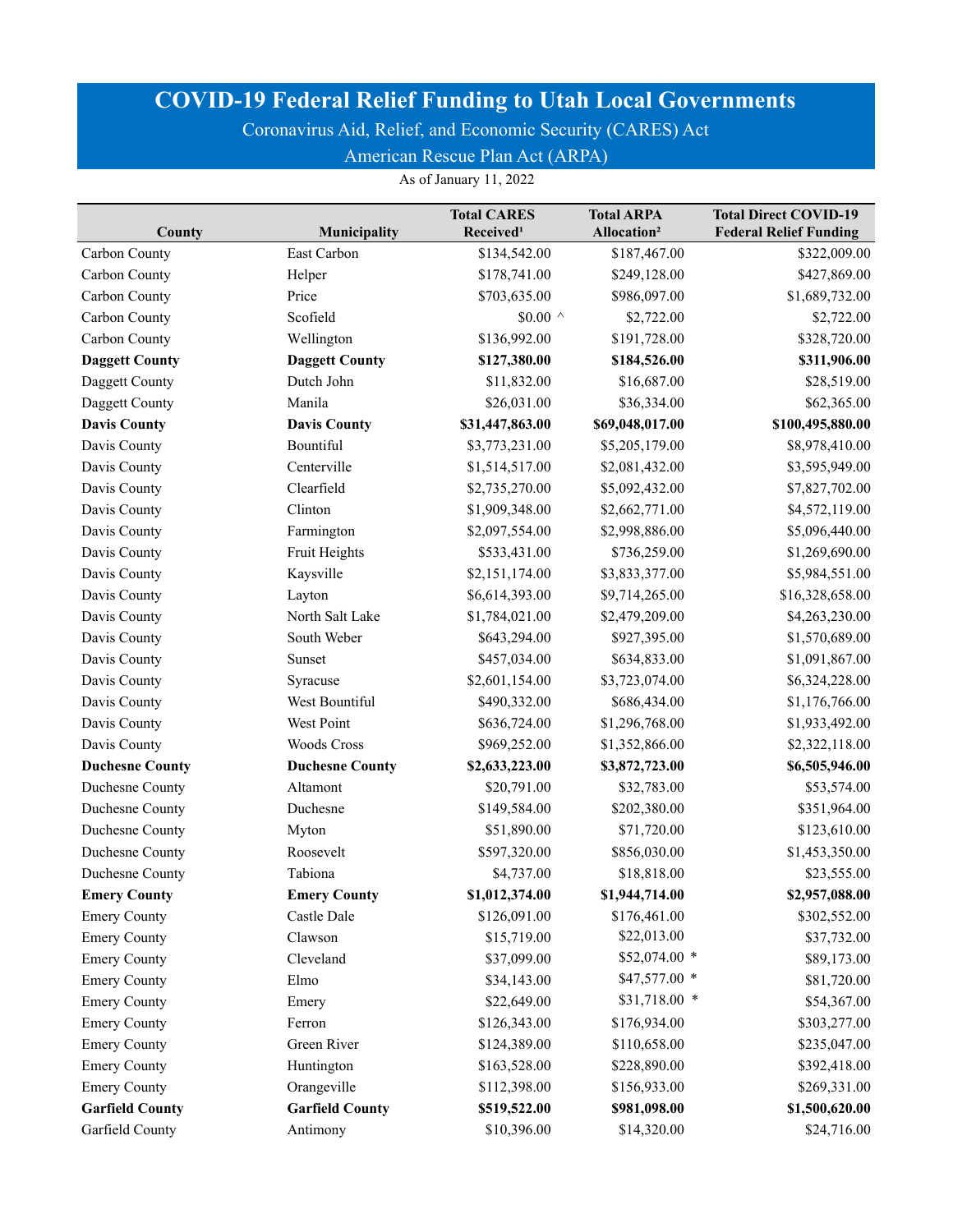Coronavirus Aid, Relief, and Economic Security (CARES) Act

American Rescue Plan Act (ARPA)

|                       |                          | <b>Total CARES</b>    | <b>Total ARPA</b>       | <b>Total Direct COVID-19</b>  |
|-----------------------|--------------------------|-----------------------|-------------------------|-------------------------------|
| County                | Municipality             | Received <sup>1</sup> | Allocation <sup>2</sup> | <b>Federal Relief Funding</b> |
| Garfield County       | Boulder                  | \$40,260.00           | \$28,523.00             | \$68,783.00                   |
| Garfield County       | <b>Bryce Canyon City</b> | \$93,970.00           | \$26,274.00             | \$120,244.00                  |
| Garfield County       | Cannonville              | \$0.00 $\,$ ^         | \$20,475.00             | \$20,475.00                   |
| Garfield County       | Escalante                | \$68,453.00           | \$94,444.00             | \$162,897.00                  |
| Garfield County       | Hatch                    | \$12,170.00           | \$16,806.00             | \$28,976.00                   |
| Garfield County       | Henrieville              | \$18,125.14           | \$26,629.00             | \$44,754.14                   |
| Garfield County       | Panguitch                | \$144,344.00          | \$199,066.00            | \$343,410.00                  |
| Garfield County       | Tropic                   | \$57,168.91           | \$60,832.00             | \$118,000.91                  |
| <b>Grand County</b>   | <b>Grand County</b>      | \$1,210,287.00        | \$1,894,600.00          | \$3,104,887.00                |
| <b>Grand County</b>   | Castle Valley            | \$29,834.00           | \$41,423.00             | \$71,257.00                   |
| <b>Grand County</b>   | Moab                     | \$1,167,981.00        | \$631,519.00            | \$1,799,500.00                |
| <b>Iron County</b>    | <b>Iron County</b>       | \$5,576,910.00        | \$10,651,833.00         | \$16,228,743.00               |
| Iron County           | <b>Brian Head</b>        | \$84,544.00           | \$11,007.00             | \$95,551.00                   |
| Iron County           | Cedar City               | \$2,908,095.00        | \$4,114,341.00          | \$7,022,436.00                |
| Iron County           | Enoch                    | \$619,296.00          | \$849,757.00            | \$1,469,053.00                |
| Iron County           | Kanarraville             | \$0.00 $\land$        | \$48,169.00             | \$48,169.00                   |
| Iron County           | Paragonah                | \$20,746.00           | \$64,501.00             | \$85,247.00                   |
| Iron County           | Parowan                  | \$272,715.00          | \$374,580.00            | \$647,295.00                  |
| <b>Juab County</b>    | <b>Juab County</b>       | \$1,084,413.00        | \$2,334,161.00          | \$3,418,574.00                |
| Juab County           | Eureka                   | \$60,679.00           | \$83,674.00             | \$144,353.00                  |
| Juab County           | Levan                    | \$80,710.00           | \$112,906.00            | \$193,616.00                  |
| Juab County           | Mona                     | \$0.00 $\,$ ^         | \$213,860.00            | \$213,860.00                  |
| Juab County           | Nephi                    | \$533,685.00          | \$754,840.00            | \$1,288,525.00                |
| Juab County           | Rocky Ridge              | \$0.00 $^{\wedge}$    | $$101,545.00$ *         | \$101,545.00                  |
| <b>Kane County</b>    | <b>Kane County</b>       | \$805,863.00          | \$1,531,763.00          | \$2,337,626.00                |
| Kane County           | Alton                    | \$0.00 $\,$ ^         | \$14,202.00             | \$14,202.00                   |
| Kane County           | <b>Big Water</b>         | \$43,692.00           | \$60,477.00             | \$104,169.00                  |
| Kane County           | Glendale                 | \$11,989.00           | \$48,169.00             | \$60,158.00                   |
| Kane County           | Kanab                    | \$531,024.00          | \$583,587.00            | \$1,114,611.00                |
| Kane County           | Orderville               | \$69,877.00           | \$70,064.00             | \$139,941.00                  |
| <b>Millard County</b> | <b>Millard County</b>    | \$1,478,379.00        | \$2,561,614.00          | \$4,039,993.00                |
| Millard County        | Delta                    | \$305,000.00          | \$426,299.00            | \$731,299.00                  |
| Millard County        | Fillmore                 | \$223,785.00          | \$313,629.00            | \$537,414.00                  |
| Millard County        | Hinckley                 | \$60,679.00           | \$84,739.00             | \$145,418.00                  |
| Millard County        | Holden                   | \$33,045.00           | \$46,512.00             | \$79,557.00                   |
| Millard County        | Kanosh                   | \$41,073.00           | \$57,400.00             | \$98,473.00                   |
| Millard County        | Leamington               | \$20,199.00           | \$28,286.00             | \$48,485.00                   |
| Millard County        | Lynndyl                  | \$0.00 $^{\wedge}$    | \$13,847.00             | \$13,847.00                   |
| Millard County        | Meadow                   | \$27,721.00           | \$38,819.00             | \$66,540.00                   |
| Millard County        | Oak City                 | \$55,523.00           | \$76,810.00             | \$132,333.00                  |
| Millard County        | Scipio                   | \$28,227.00           | \$39,292.00             | \$67,519.00                   |
| <b>Morgan County</b>  | <b>Morgan County</b>     | \$1,748,229.00        | \$2,354,945.00          | \$4,103,174.00                |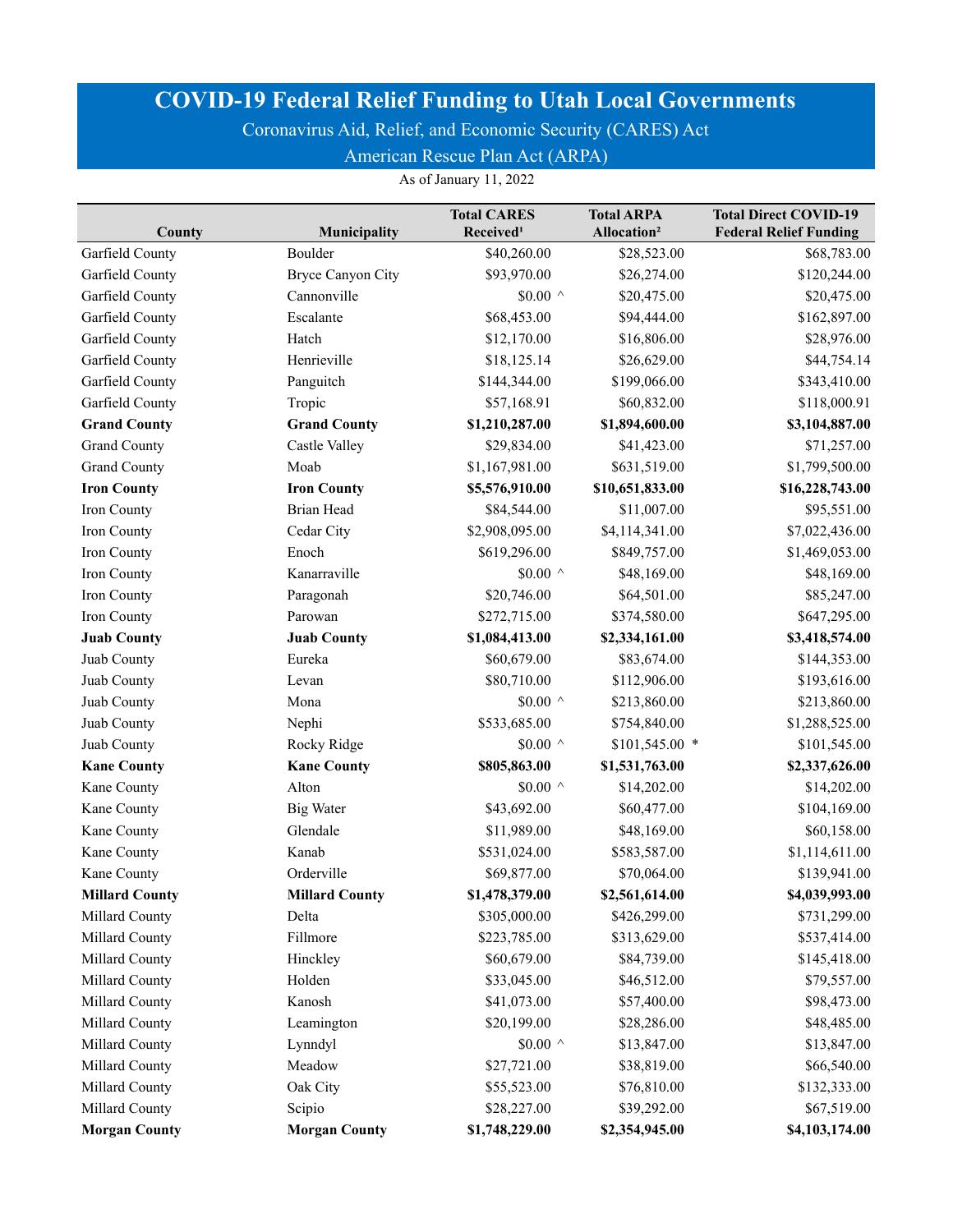Coronavirus Aid, Relief, and Economic Security (CARES) Act

American Rescue Plan Act (ARPA)

| County                  | Municipality             | <b>Total CARES</b><br>Received <sup>1</sup> | <b>Total ARPA</b><br>Allocation <sup>2</sup> | <b>Total Direct COVID-19</b><br><b>Federal Relief Funding</b> |
|-------------------------|--------------------------|---------------------------------------------|----------------------------------------------|---------------------------------------------------------------|
| Morgan County           | Morgan                   | \$365,086.00                                | \$505,712.00                                 | \$870,798.00                                                  |
| <b>Piute County</b>     | <b>Piute County</b>      | \$314,136.00                                | \$287,278.00                                 | \$601,414.00                                                  |
| Piute County            | Circleville              | \$42,001.00                                 | \$57,873.00                                  | \$99,874.00                                                   |
| Piute County            | Junction                 | \$5,117.00                                  | \$20,356.00                                  | \$25,473.00                                                   |
| Piute County            | Kingston                 | \$13,185.00                                 | \$18,344.00                                  | \$31,529.00                                                   |
| Piute County            | Marysvale                | \$36,339.00                                 | \$51,719.00                                  | \$88,058.00                                                   |
| <b>Rich County</b>      | <b>Rich County</b>       | \$196,158.00                                | \$482,294.00                                 | \$678,452.00                                                  |
| <b>Rich County</b>      | Garden City              | \$52,312.00                                 | \$73,022.00                                  | \$125,334.00                                                  |
| <b>Rich County</b>      | Laketown                 | \$23,326.00                                 | \$32,665.00                                  | \$55,991.00                                                   |
| <b>Rich County</b>      | Randolph                 | \$14,709.00                                 | \$60,122.00                                  | \$74,831.00                                                   |
| <b>Rich County</b>      | Woodruff                 | \$12,516.00                                 | \$25,090.00                                  | \$37,606.00                                                   |
| <b>Salt Lake County</b> | <b>Salt Lake County</b>  | \$139,036,685.21                            | \$225,401,283.00                             | \$364,437,968.21                                              |
| Salt Lake County        | Alta                     | \$143,990.22                                | \$44,855.00                                  | \$188,845.22                                                  |
| Salt Lake County        | Bluffdale                | \$868,440.80                                | \$1,935,979.00                               | \$2,804,419.80                                                |
| Salt Lake County        | Brighton                 | \$15,907.86                                 | \$32,191.00                                  | \$48,098.86                                                   |
| Salt Lake County        | Copperton                | \$23,364.68                                 | \$98,823.00                                  | \$122,187.68                                                  |
| Salt Lake County        | Cottonwood Heights       | \$2,015,737.12                              | \$4,005,340.00                               | \$6,021,077.12                                                |
| Salt Lake County        | Draper                   | \$2,854,818.54                              | \$5,750,301.00                               | \$8,605,119.54                                                |
| Salt Lake County        | <b>Emigration Canyon</b> | \$13,031.40                                 | \$188,414.00                                 | \$201,445.40                                                  |
| Salt Lake County        | Herriman                 | \$2,651,466.90                              | \$4,803,648.00                               | \$7,455,114.90                                                |
| Salt Lake County        | Holladay                 | \$1,813,672.14                              | \$3,588,983.00                               | \$5,402,655.14                                                |
| Salt Lake County        | Kearns                   | \$610,541.86                                | \$4,299,678.00                               | \$4,910,219.86                                                |
| Salt Lake County        | Magna                    | \$66,122.22                                 | \$3,189,431.00                               | \$3,255,553.22                                                |
| Salt Lake County        | Midvale                  | \$1,987,313.50                              | \$4,038,597.00                               | \$6,025,910.50                                                |
| Salt Lake County        | Millcreek                | \$3,770,033.66                              | \$7,929,650.00                               | \$11,699,683.66                                               |
| Salt Lake County        | Murray                   | \$2,913,244.86                              | \$5,789,356.00                               | \$8,702,600.86                                                |
| Salt Lake County        | Riverton                 | \$2,624,388.44                              | \$5,259,502.00                               | \$7,883,890.44                                                |
| Salt Lake County        | Salt Lake City           | \$12,001,476.84                             | \$85,411,572.00                              | \$97,413,048.84                                               |
| Salt Lake County        | Sandy                    | \$5,725,194.04                              | \$9,151,064.00                               | \$14,876,258.04                                               |
| Salt Lake County        | South Jordan             | \$4,380,920.92                              | \$5,643,640.00                               | \$10,024,560.92                                               |
| Salt Lake County        | South Salt Lake          | \$1,498,614.52                              | \$3,027,646.00                               | \$4,526,260.52                                                |
| Salt Lake County        | Taylorsville             | \$3,556,285.24                              | \$8,884,092.00                               | \$12,440,377.24                                               |
| Salt Lake County        | West Jordan              | \$6,856,348.56                              | \$13,388,377.00                              | \$20,244,725.56                                               |
| Salt Lake County        | West Valley              | \$8,058,971.50                              | \$26,512,139.00                              | \$34,571,110.50                                               |
| Salt Lake County        | White City               | \$117,410.17                                | \$682,646.00                                 | \$800,056.17                                                  |
| <b>San Juan County</b>  | <b>San Juan County</b>   | \$2,166,603.00                              | \$2,973,400.00                               | \$5,140,003.00                                                |
| San Juan County         | Blanding                 | \$311,337.00                                | \$429,968.00                                 | \$741,305.00                                                  |
| San Juan County         | Bluff                    | \$20,704.00                                 | \$28,996.00                                  | \$49,700.00                                                   |
| San Juan County         | Monticello               | \$168,175.00                                | \$233,032.00                                 | \$401,207.00                                                  |
| <b>Sanpete County</b>   | <b>Sanpete County</b>    | \$3,115,284.00                              | \$6,009,538.00                               | \$9,124,822.00                                                |
| Sanpete County          | Centerfield              | \$126,429.00                                | \$176,934.00                                 | \$303,363.00                                                  |
| Sanpete County          | Ephraim                  | \$625,041.00                                | \$864,906.00                                 | \$1,489,947.00                                                |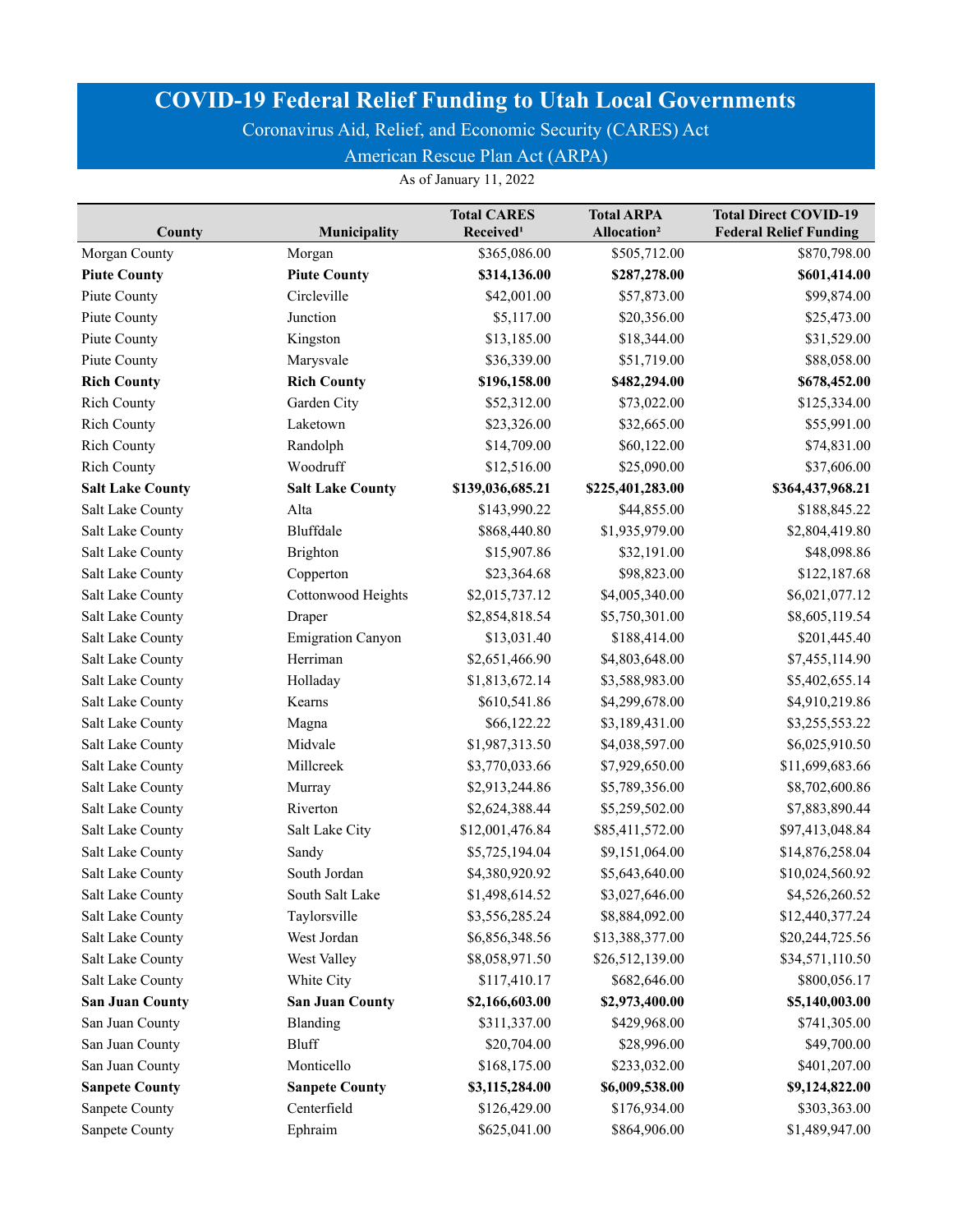Coronavirus Aid, Relief, and Economic Security (CARES) Act

American Rescue Plan Act (ARPA)

|                      |                      | <b>Total CARES</b>    | <b>Total ARPA</b>       | <b>Total Direct COVID-19</b>  |
|----------------------|----------------------|-----------------------|-------------------------|-------------------------------|
| County               | Municipality         | Received <sup>1</sup> | Allocation <sup>2</sup> | <b>Federal Relief Funding</b> |
| Sanpete County       | Fairview             | \$114,849.00          | \$160,720.00            | \$275,569.00                  |
| Sanpete County       | Fayette              | \$22,395.00           | \$31,126.00             | \$53,521.00                   |
| Sanpete County       | Fountain Green       | \$98,454.00           | \$137,997.00            | \$236,451.00                  |
| Sanpete County       | Gunnison             | \$303,141.00          | \$424,287.00            | \$727,428.00                  |
| Sanpete County       | Manti                | \$309,817.00          | \$442,395.00            | \$752,212.00                  |
| Sanpete County       | Mayfield             | \$47,327.00           | \$65,330.00             | \$112,657.00                  |
| Sanpete County       | Moroni               | \$131,582.00          | \$183,680.00            | \$315,262.00                  |
| Sanpete County       | Mount Pleasant       | \$299,000.00          | \$417,778.00            | \$716,778.00                  |
| Sanpete County       | <b>Spring City</b>   | \$91,440.00           | \$127,819.00            | \$219,259.00                  |
| Sanpete County       | Sterling             | \$27,045.00           | \$37,872.00             | \$64,917.00                   |
| Sanpete County       | Wales                | \$10,995.00           | \$44,145.00             | \$55,140.00                   |
| <b>Sevier County</b> | <b>Sevier County</b> | \$2,164,935.00        | \$4,199,432.00          | \$6,364,367.00                |
| Sevier County        | Annabella            | \$68,791.00           | \$95,864.00             | \$164,655.00                  |
| Sevier County        | Aurora               | \$89,160.00           | \$124,505.00            | \$213,665.00                  |
| Sevier County        | Central Valley       | \$47,917.00           | \$67,460.00             | \$115,377.00                  |
| Sevier County        | Elsinore             | \$74,794.00           | \$104,385.00            | \$179,179.00                  |
| Sevier County        | Glenwood             | \$9,414.47            | \$56,335.00             | \$65,749.47                   |
| <b>Sevier County</b> | Joseph               | \$30,256.00           | \$42,370.00             | \$72,626.00                   |
| Sevier County        | Koosharem            | \$28,227.00           | \$39,056.00             | \$67,283.00                   |
| Sevier County        | Monroe               | \$198,939.00          | \$279,071.00            | \$478,010.00                  |
| Sevier County        | Redmond              | \$0.00 $\land$        | \$88,408.00             | \$88,408.00                   |
| Sevier County        | Richfield            | \$672,113.00          | \$933,550.00            | \$1,605,663.00                |
| Sevier County        | Salina               | \$217,953.00          | \$309,132.00            | \$527,085.00                  |
| Sevier County        | Sigurd               | \$25,850.00           | \$52,429.00             | \$78,279.00                   |
| <b>Summit County</b> | <b>Summit County</b> | \$5,938,785.00        | \$8,186,172.00          | \$14,124,957.00               |
| <b>Summit County</b> | Coalville            | \$134,458.00          | \$188,888.00            | \$323,346.00                  |
| <b>Summit County</b> | Francis              | \$130,316.00          | \$186,284.00            | \$316,600.00                  |
| <b>Summit County</b> | Henefer              | \$56,438.00           | \$115,865.00            | \$172,303.00                  |
| <b>Summit County</b> | Kamas                | \$189,980.00          | \$269,366.00            | \$459,346.00                  |
| <b>Summit County</b> | Oakley               | \$142,992.00          | \$205,930.00            | \$348,922.00                  |
| <b>Summit County</b> | Park City            | \$3,433,253.00        | \$1,009,057.00          | \$4,442,310.00                |
| <b>Tooele County</b> | <b>Tooele County</b> | \$8,167,674.00        | \$14,035,464.00         | \$22,203,138.00               |
| <b>Tooele County</b> | Grantsville          | \$1,009,310.00        | \$1,427,782.00          | \$2,437,092.00                |
| <b>Tooele County</b> | Rush Valley          | \$42,764.00           | \$58,465.00             | \$101,229.00                  |
| <b>Tooele County</b> | Stockton             | \$59,665.00           | \$80,715.00             | \$140,380.00                  |
| <b>Tooele County</b> | Tooele               | \$3,075,680.00        | \$4,262,398.00          | \$7,338,078.00                |
| <b>Tooele County</b> | Vernon               | \$14,931.25           | \$42,133.00             | \$57,064.25                   |
| <b>Tooele County</b> | Wendover             | \$0.00 $\,$ ^         | \$176,224.00            | \$176,224.00                  |
| <b>Uintah County</b> | <b>Uintah County</b> | \$5,075,988.00        | \$6,940,911.00          | \$12,016,899.00               |
| <b>Uintah County</b> | Ballard              | \$89,244.00           | \$129,357.00            | \$218,601.00                  |
| <b>Uintah County</b> | Naples               | \$176,204.00          | \$246,406.00            | \$422,610.00                  |
| <b>Uintah County</b> | Vernal               | \$884,488.00          | \$1,235,344.00          | \$2,119,832.00                |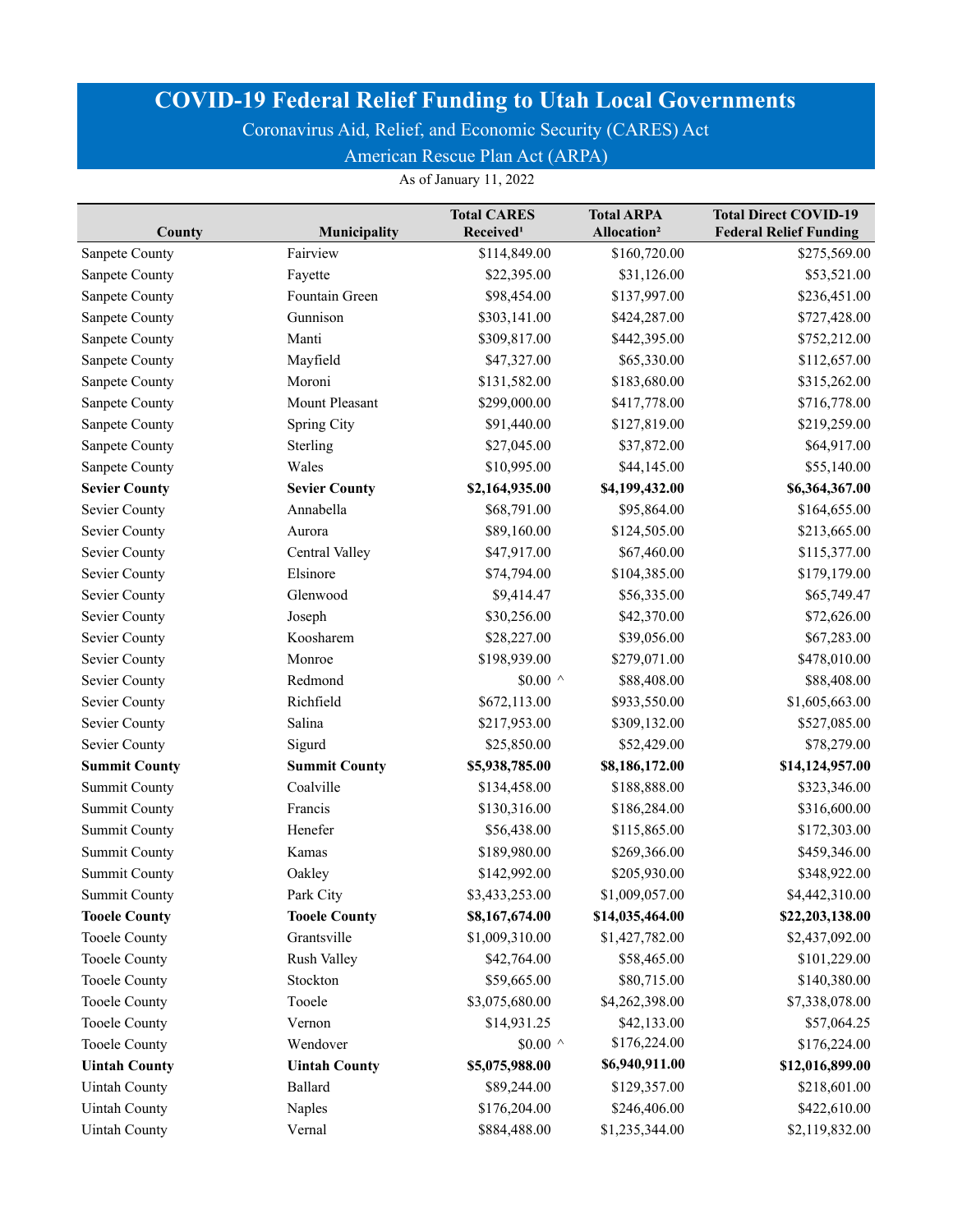Coronavirus Aid, Relief, and Economic Security (CARES) Act

American Rescue Plan Act (ARPA)

| County                   | <b>Municipality</b>      | <b>Total CARES</b><br>Received <sup>1</sup> | <b>Total ARPA</b><br>Allocation <sup>2</sup> | <b>Total Direct COVID-19</b><br><b>Federal Relief Funding</b> |
|--------------------------|--------------------------|---------------------------------------------|----------------------------------------------|---------------------------------------------------------------|
| <b>Utah County</b>       | <b>Utah County</b>       | \$66,652,832.64                             | \$123,581,190.00                             | \$190,234,022.64                                              |
| <b>Utah County</b>       | Alpine                   | \$738,985.00                                | \$1,242,445.00                               | \$1,981,430.00                                                |
| <b>Utah County</b>       | American Fork            | \$2,354,666.30                              | \$3,924,625.00                               | \$6,279,291.30                                                |
| <b>Utah County</b>       | Cedar Fort               | \$25,601.08                                 | \$46,748.00                                  | \$72,349.08                                                   |
| <b>Utah County</b>       | Cedar Hills              | \$719,080.86                                | \$1,193,329.00                               | \$1,912,409.86                                                |
| <b>Utah County</b>       | Eagle Mountain           | \$2,764,142.90                              | \$4,543,599.00                               | \$7,307,741.90                                                |
| <b>Utah County</b>       | Elk Ridge                | \$312,769.23                                | \$513,050.00                                 | \$825,819.23                                                  |
| <b>Utah County</b>       | Fairfield                | \$8,299.25                                  | \$17,161.00                                  | \$25,460.25                                                   |
| <b>Utah County</b>       | Genola                   | \$110,633.24                                | \$185,455.00                                 | \$296,088.24                                                  |
| <b>Utah County</b>       | Goshen                   | \$64,143.36                                 | \$108,291.00                                 | \$172,434.36                                                  |
| <b>Utah County</b>       | Highland                 | \$1,367,336.76                              | \$2,269,373.00                               | \$3,636,709.76                                                |
| <b>Utah County</b>       | Lehi                     | \$5,103,476.68                              | \$7,741,569.00                               | \$12,845,045.68                                               |
| <b>Utah County</b>       | Lindon                   | \$837,872.68                                | \$1,313,692.00                               | \$2,151,564.68                                                |
| <b>Utah County</b>       | Mapleton                 | \$746,862.25                                | \$1,270,021.00                               | \$2,016,883.25                                                |
| <b>Utah County</b>       | Orem                     | \$6,978,966.73                              | \$16,087,350.00                              | \$23,066,316.73                                               |
| <b>Utah County</b>       | Payson                   | \$1,458,698.86                              | \$2,402,873.00                               | \$3,861,571.86                                                |
| <b>Utah County</b>       | Pleasant Grove           | \$2,712,237.41                              | \$4,527,858.00                               | \$7,240,095.41                                                |
| <b>Utah County</b>       | Provo                    | \$8,455,459.75                              | \$33,880,698.00                              | \$42,336,157.75                                               |
| <b>Utah County</b>       | Salem                    | \$627,929.77                                | \$1,020,301.00                               | \$1,648,230.77                                                |
| <b>Utah County</b>       | Santaquin                | \$878,243.62                                | \$1,522,581.00                               | \$2,400,824.62                                                |
| <b>Utah County</b>       | Saratoga Springs         | \$2,435,478.49                              | \$3,938,945.00                               | \$6,374,423.49                                                |
| <b>Utah County</b>       | Spanish Fork             | \$2,981,330.08                              | \$4,842,079.00                               | \$7,823,409.08                                                |
| <b>Utah County</b>       | Springville              | \$2,411,635.73                              | \$3,942,259.00                               | \$6,353,894.73                                                |
| <b>Utah County</b>       | Vineyard                 | \$776,542.63                                | \$1,404,348.00                               | \$2,180,890.63                                                |
| <b>Utah County</b>       | Woodland Hills           | \$107,116.60                                | \$188,177.00                                 | \$295,293.60                                                  |
| <b>Wasatch County</b>    | <b>Wasatch County</b>    | \$3,224,348.00                              | \$6,621,777.00                               | \$9,846,125.00                                                |
| <b>Wasatch County</b>    | Charleston               | \$41,917.00                                 | \$57,637.00 *                                | \$99,554.00                                                   |
| Wasatch County           | Daniel                   | \$93,978.00                                 | \$127,464.00                                 | \$221,442.00                                                  |
| Wasatch County           | Heber                    | \$1,428,906.00                              | \$2,021,665.00                               | \$3,450,571.00                                                |
| Wasatch County           | Hideout                  | \$84,935.00                                 | \$118,114.00                                 | \$203,049.00                                                  |
| <b>Wasatch County</b>    | Independence             | \$0.00 $\land$                              | \$23,433.00                                  | \$23,433.00                                                   |
| <b>Wasatch County</b>    | Interlaken               | \$20,115.00                                 | \$27,812.00 *                                | \$47,927.00                                                   |
| Wasatch County           | Midway                   | \$458,048.00                                | \$624,891.00                                 | \$1,082,939.00                                                |
| Wasatch County           | Wallsburg                | \$0.00 $\land$                              | \$45,565.00                                  | \$45,565.00                                                   |
| <b>Washington County</b> | <b>Washington County</b> | \$16,251,567.00                             | \$34,488,172.00                              | \$50,739,739.00                                               |
| <b>Washington County</b> | Apple Valley             | \$72,089.00                                 | \$99,888.00                                  | \$171,977.00                                                  |
| <b>Washington County</b> | Enterprise               | \$162,852.00                                | \$223,683.00                                 | \$386,535.00                                                  |
| <b>Washington County</b> | Hildale                  | \$254,546.00                                | \$342,743.00                                 | \$597,289.00                                                  |
| <b>Washington County</b> | Hurricane                | \$1,592,180.00                              | \$2,257,420.00                               | \$3,849,600.00                                                |
| <b>Washington County</b> | Ivins                    | \$779,526.00                                | \$1,087,879.00                               | \$1,867,405.00                                                |
| <b>Washington County</b> | La Verkin                | \$384,946.00                                | \$526,187.00                                 | \$911,133.00                                                  |
| <b>Washington County</b> | Leeds                    | \$75,721.00                                 | \$103,320.00                                 | \$179,041.00                                                  |